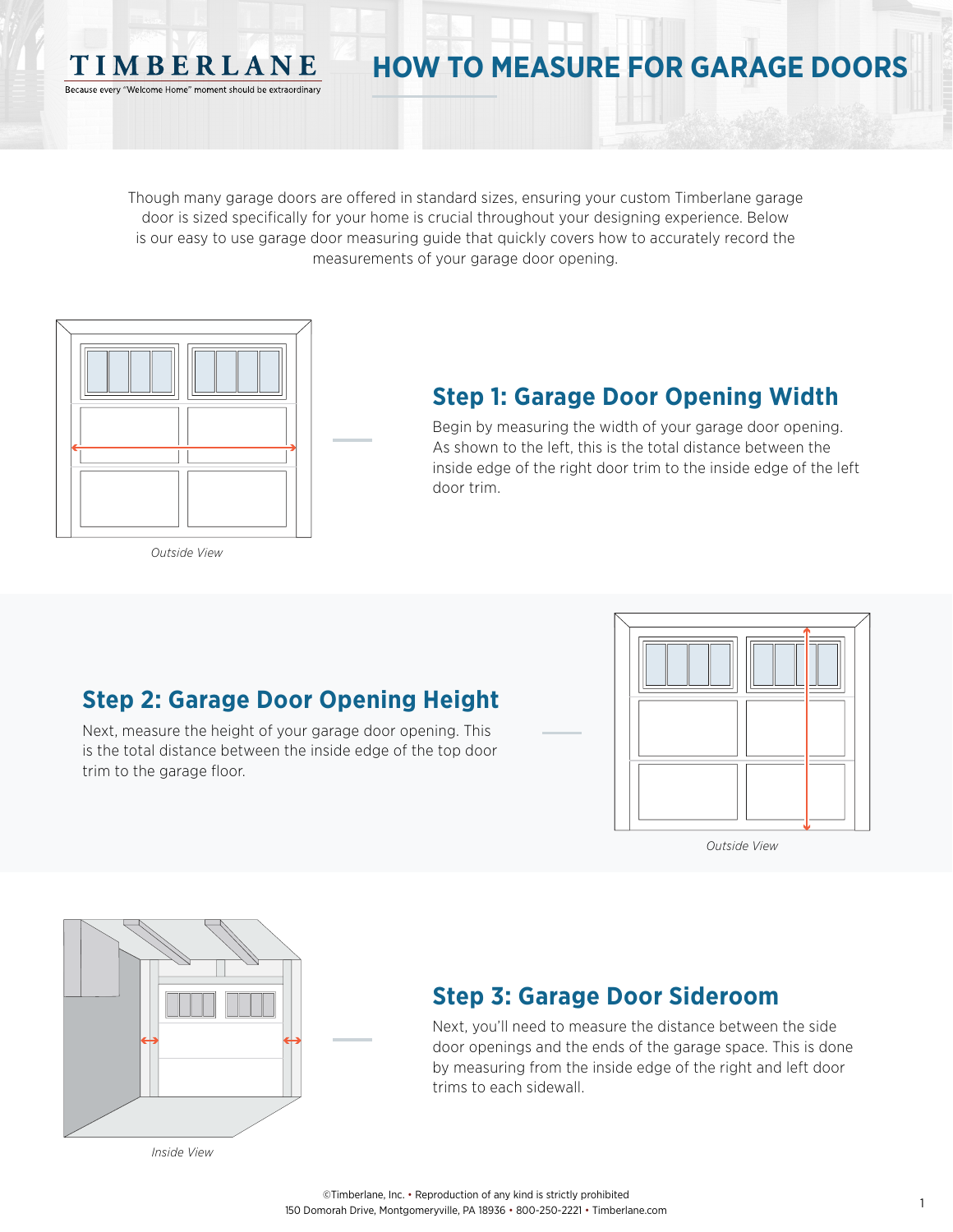

# **HOW TO MEASURE FOR GARAGE DOORS**

#### **Step 4: Garage Door Headroom**

Continue by measuring the space between the top of the door opening to the ceiling or the lowest obstruction such as ceiling joists and beams.



*Inside View*



#### **Step 5: Garage Door Backroom**

Finally, measure the distance from the door opening to the rear of the garage or nearest obstruction that would interfere with normal door operation.

## **Additional Items to Consider While Recording Measurements**

- Verify the electrical outlet for the garage door opener (if this is for a new installation).
- Door framing must be made square and plumb. It must also be constructed using 2" x 6" framing.
- Note any additional obstructions such as light fixtures, ceiling fans, staircases, pipes, ductwork entry doors, etc.
- Verify all jamb materials are in good condition with no visual defects.
- Verify the floor is level.
- 2" x 8" framing and blocking must be located at the center of the opening to mount the torsion springs.